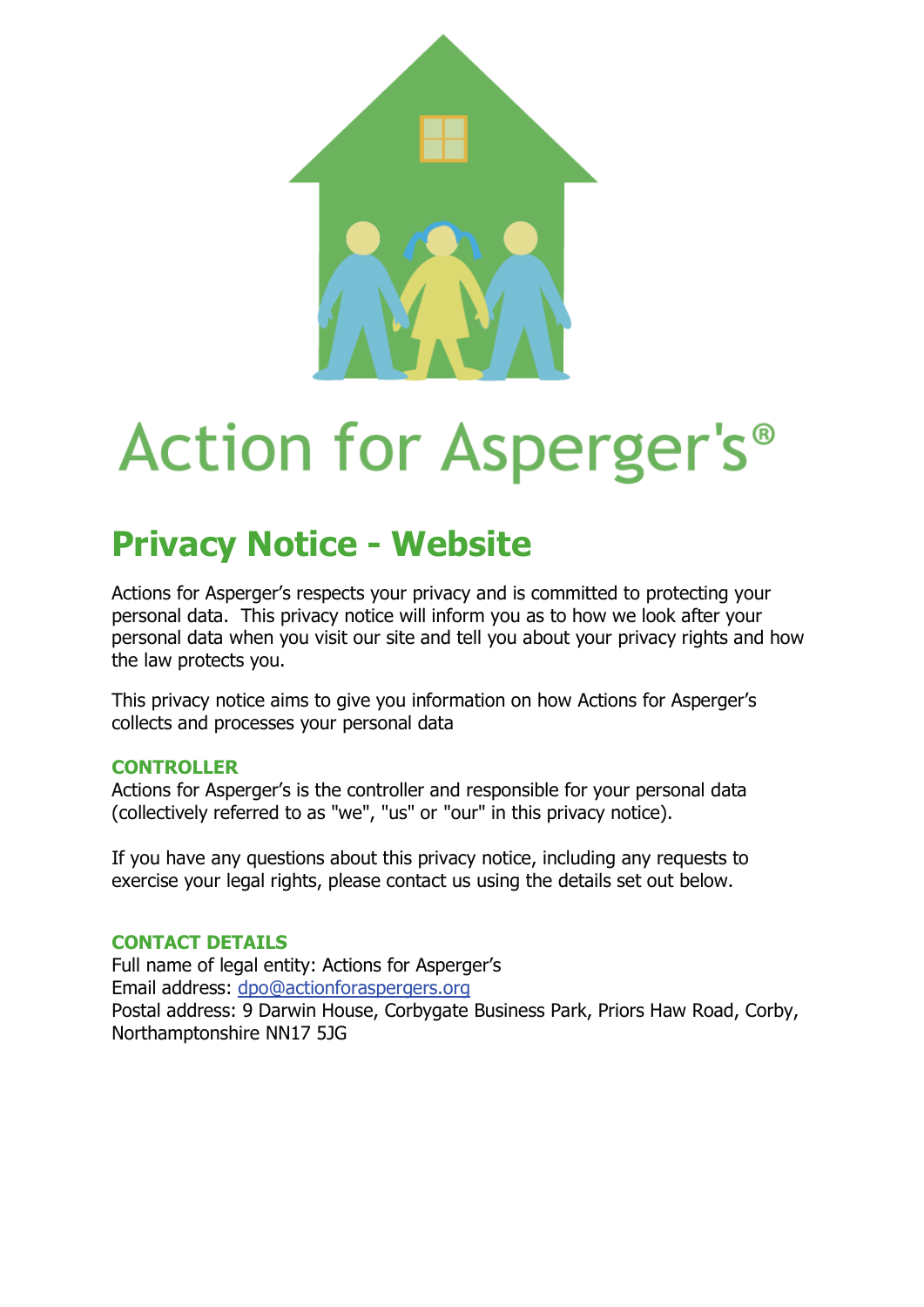# **DATA PROTECTION OFFICER**

We have appointed a Data Protection Officer (DPO) to oversee compliance with this Privacy Notice. If you have questions about this Privacy Notice or how we handle your personal data, please contact:

- Email: dpo@actionforaspergers.org
- Write to us at our office address: **Data Protection Officer, Actions for Asperger's, 9 Darwin House, Corbygate Business Park, Priors Haw Road, Corby, Northamptonshire NN17 5JG**
- Our data protection registration number is **Z3154358**

You have the right to make a complaint at any time to the Information Commissioner's Office (ICO), the UK supervisory authority for data protection issues (www.ico.org.uk). We would, however, appreciate the chance to deal with your concerns before you approach the ICO so please contact us in the first instance.

#### **CHANGES TO THE PRIVACY NOTICE AND YOUR DUTY TO INFORM US OF CHANGES**

This version was last updated in November 2020. This policy may change and be updated from time to time. Please check back regularly.

It is important that the personal data we hold about you is accurate and current. Please keep us informed if your personal data changes during your relationship with us.

# **HOW WE COLLECT YOUR DATA**

We collect your data primarily via direct interaction with you either by post, email or phone. This includes personal data you provide when you:

- submit an enquiry about a service
- make an appointment with one of our counsellors
- give us some feedback

# **HOW WE PROCESS YOUR DATA**

- **Usage Data:** your use of our website and services
- **Service data:** your use of our services
- **Account data:** your client account including your name and email address
- **Notification data:** provided by you asking us to send you specific email information
- **Correspondence data:** provided by you for communicating with you
- **Enquiry data and Transaction data:** provided by you to obtain services from us
- **Marketing data:** provided by you, for communicating with you about our services

**WHAT DOES USAGE DATA INCLUDE?**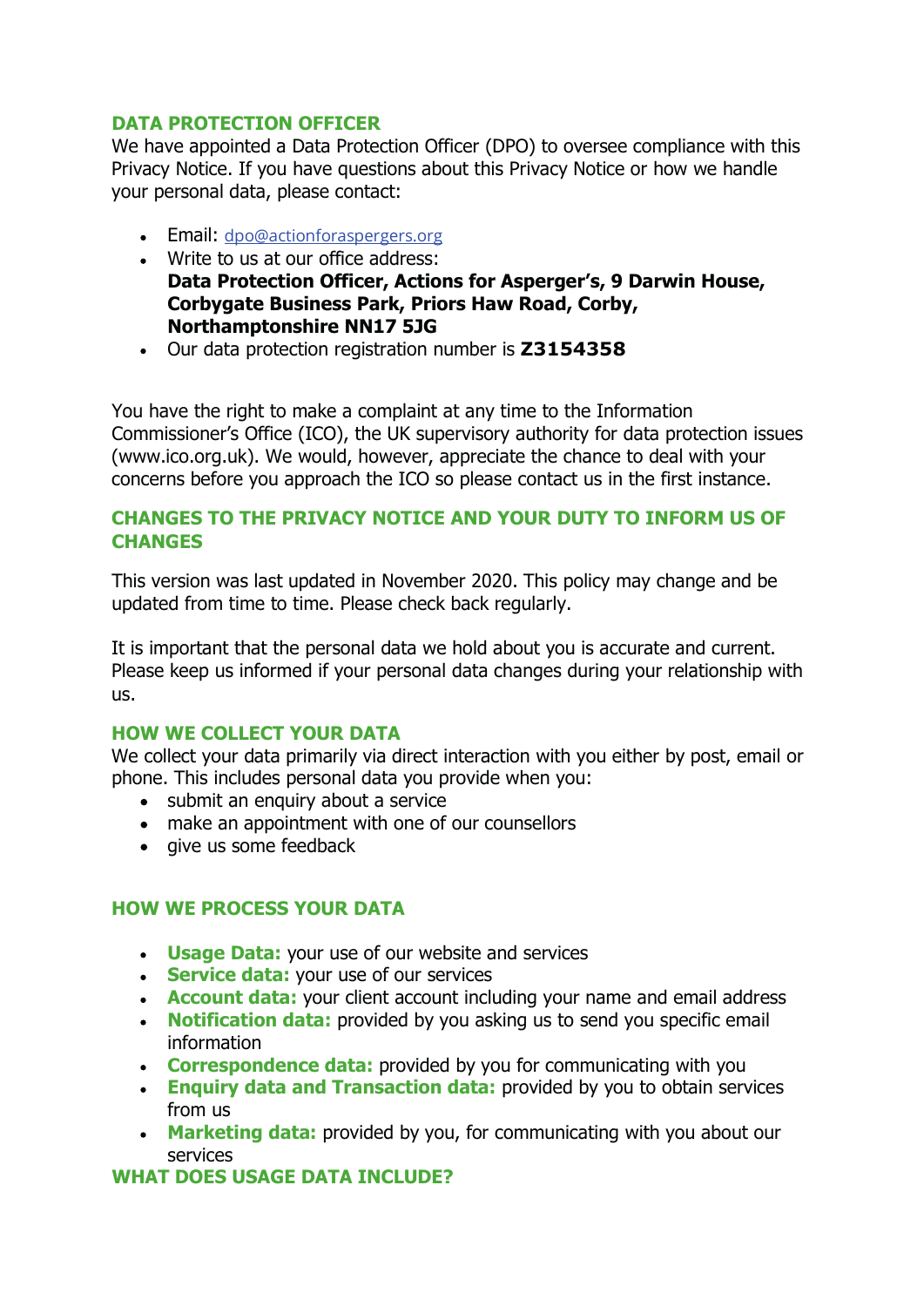This data may include:

- your IP address
- geographical location
- browser type and version
- operating system
- referral source
- length of visit
- page views
- website navigation paths
- as well as information about the timing, frequency and pattern of your service use.

#### **WHAT DOES ACCOUNT DATA INCLUDE?**

This data may include:

- your name
- contact details
- email address
- medical information
- gender
- date of birth
- ethnicity
- lifestyle

# **IF YOU FAIL TO PROVIDE PERSONAL DATA**

Where we need to collect personal data by law, or under the terms of a contract we have with you and you fail to provide that data when requested, we may not be able to perform the contract we have or are trying to enter into with you. In this case, we would be unable to assist you.

#### **LEGAL BASIS FOR HAVING YOUR DATA**

We use your personal data for processing based on the following legal bases:

# **Contract Obligations and Health & Social Care**

This means that in order to establish and determine the basis of the provision of the services it is necessary to collect personal data. We keep and use the following data on that basis:

- Account data
- Service data

# **Legal Obligations and Public Interest**

We may keep and use any of your personal data identified in this policy for the following purposes: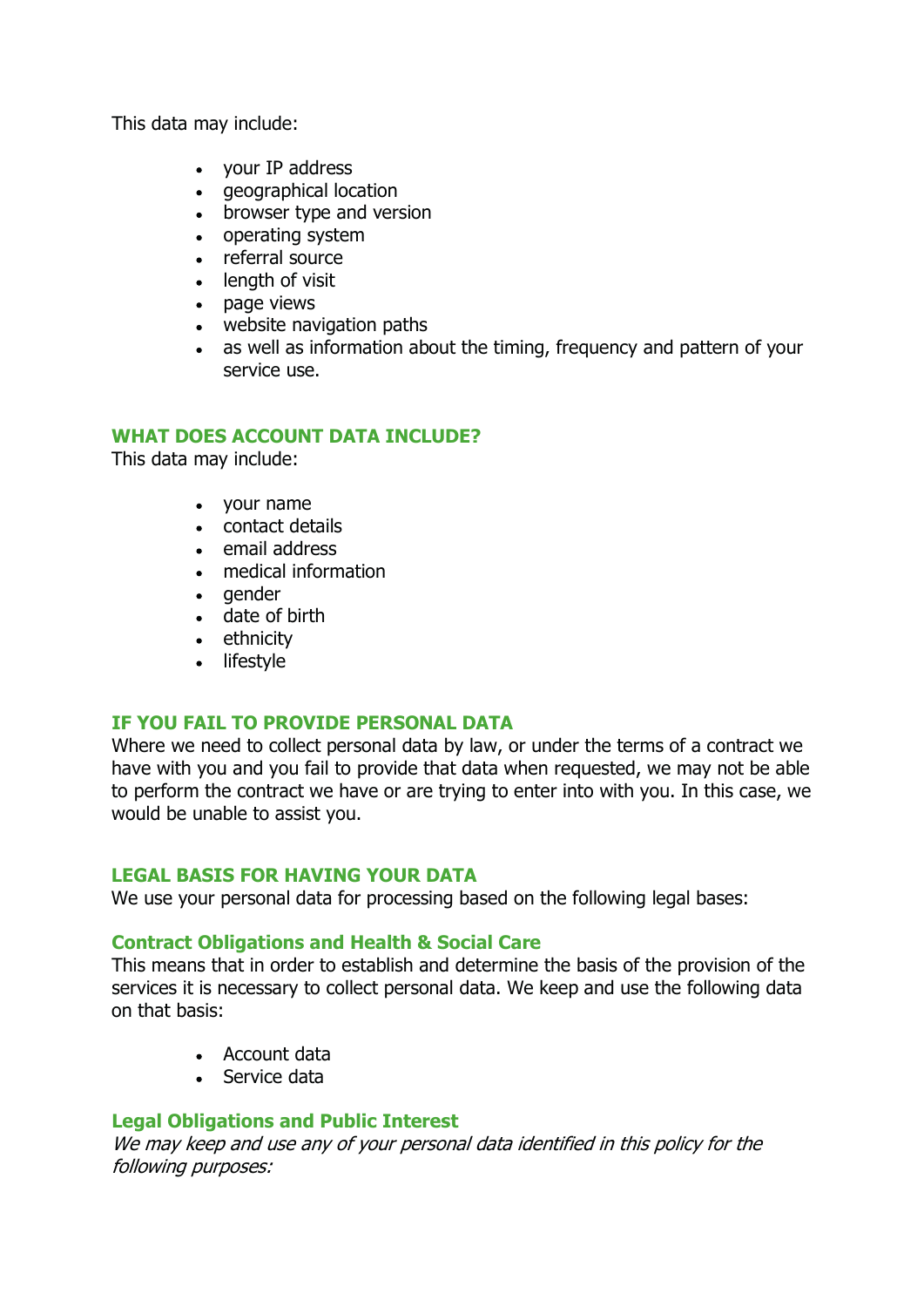- to establish, exercise, or defend legal claims, whether in court proceedings or in an out-of-court procedure, so we can protect and assert our legal rights, your legal rights and the legal rights of others
- in the interests of public safety.

#### **SHARING YOUR PERSONAL DATA WITH OTHERS**

#### **Our Company**

We may share your personal data with any part of our company, providing the purpose for sharing your data is reasonable, necessary, and within the legal limits of this policy.

#### **DATA SECURITY**

We have put in place appropriate security measures to prevent your personal data from being accidentally lost, used or accessed in an unauthorised way, altered or disclosed. In addition, we limit access to your personal data to those employees, agents, contractors and other third parties who have a business need to know. They will only process your personal data on our instructions, and they are subject to a duty of confidentiality.

#### **DATA RETENTION**

We will only retain your personal data for as long as necessary to fulfil the purposes we collected it for, including for the purposes of satisfying any legal, accounting, or reporting requirements.

All personal data will be retained for a minimum of 6 years after data collection And for a maximum of 7 years following conclusion of any contract between you and us.

We may keep your personal data when we are required to comply with a legal obligation which we are subject to.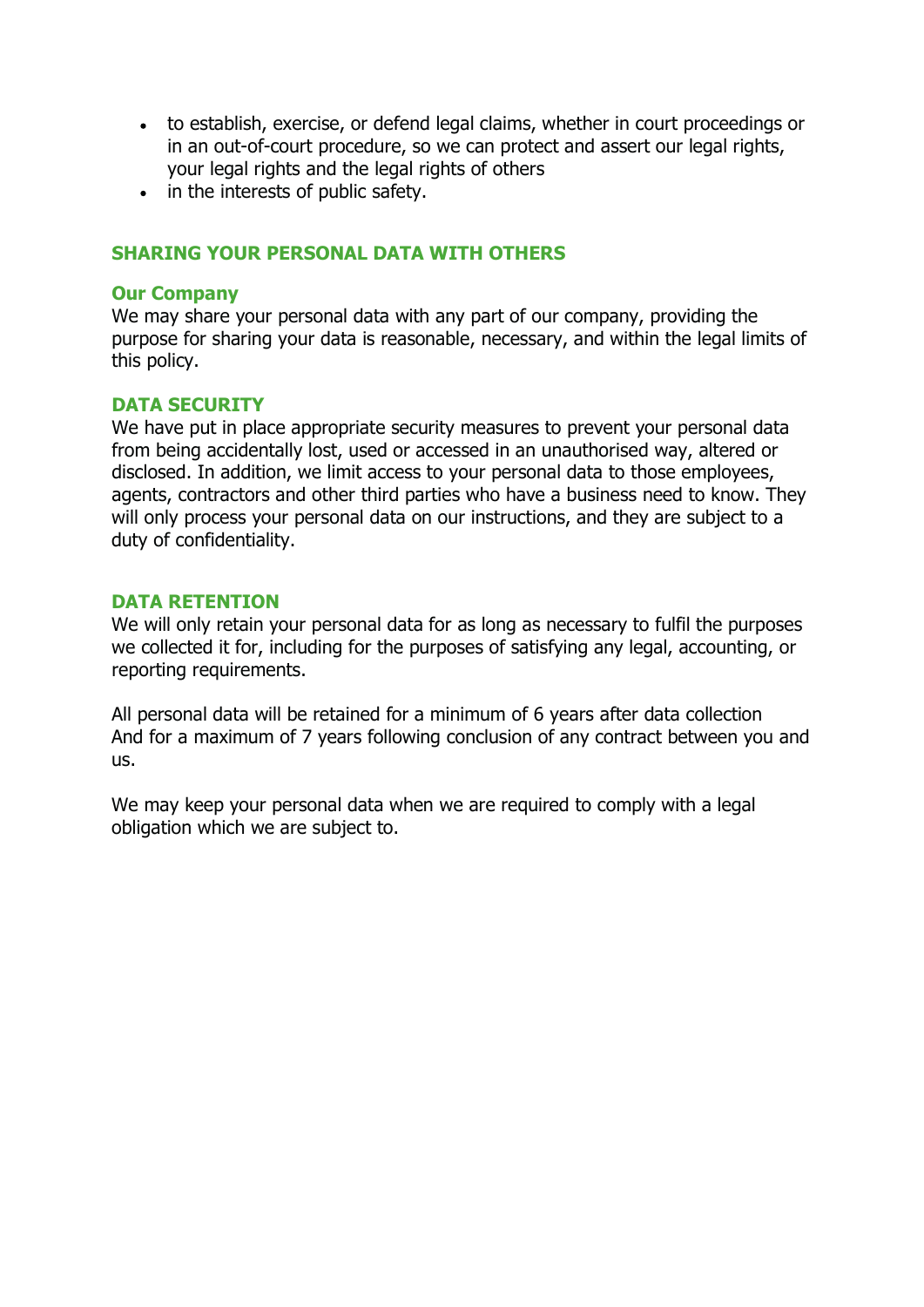# **YOUR DATA RIGHTS**

**RIGHT TO ACCES** 

You have the right:

- to confirmation about whether we process your personal data or not
- if we do process your personal data, to have access to your data, and certain other information, including the purposes of the processing, the categories of personal data concerned and the recipients of your personal data, providing you supply us with **two forms of authenticated identification**, and the rights and freedoms of others are not affected, we will supply you a copy of your personal data.

# **RIGHT TO RECTIFICATION**

You have the right:

- to have any inaccurate personal data about you rectified
- taking into account the purposes of processing, to have any incomplete personal data about you completed
- while your data is in the process of being rectified any processes will be restricted.

# **RIGHT TO ERASURE – also known as the 'right to be forgotten'**

In some circumstances, you have the right:

to the erasure of your personal data without undue delay.

Those circumstances include:

- personal data records are no longer necessary in relation to the purposes for which they were collected or processed
- you withdraw consent to consent-based processing
- you object to the processing under certain rules of applicable data protection law
- the processing is for direct marketing purposes
- vour personal data has been unlawfully processed.

However, there are exclusions of the right to erasure. The general exclusions include where processing is necessary:

- for exercising the right of freedom of expression and information
- for compliance with a legal obligation
- for the establishment, exercise or defence of legal claims.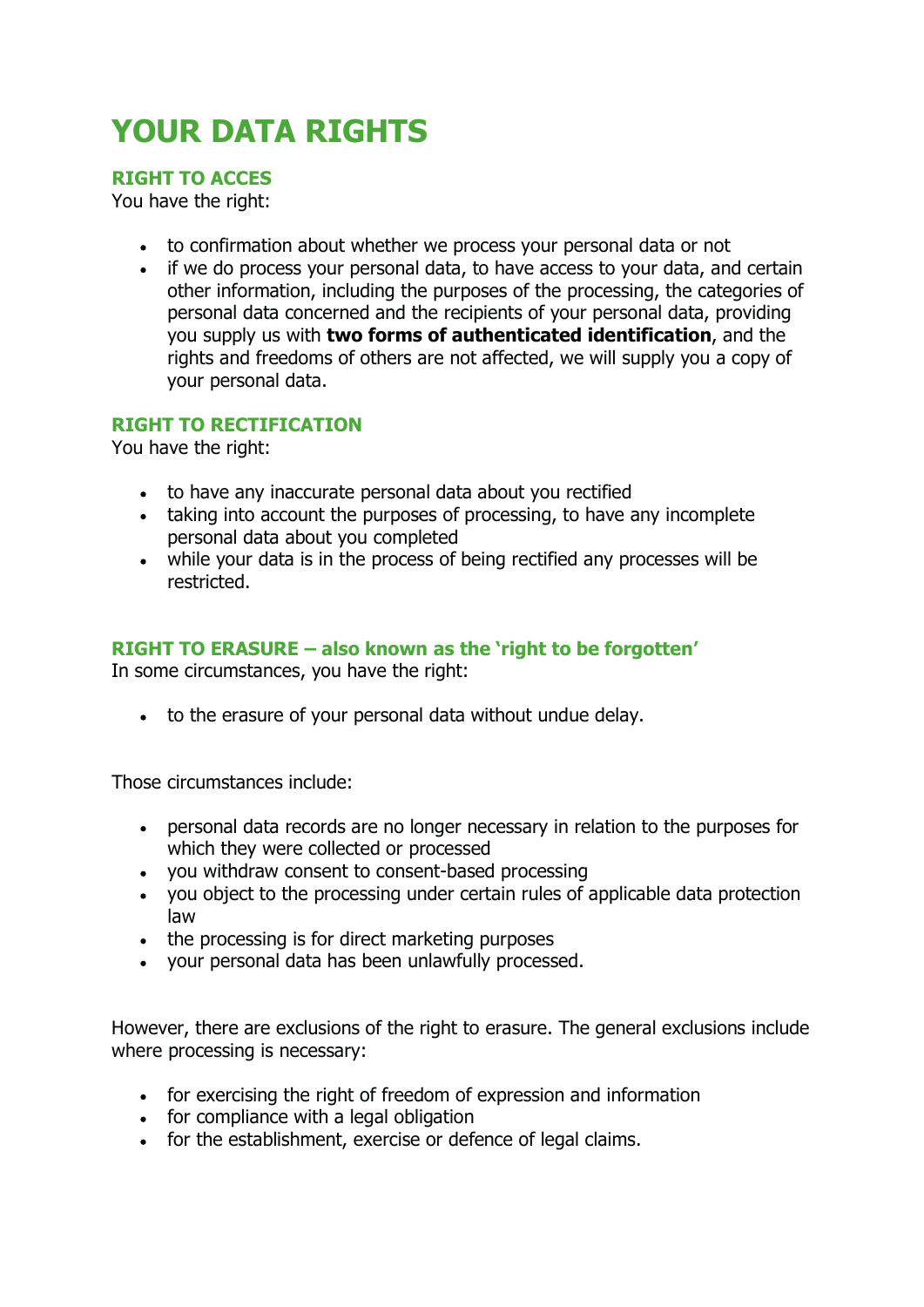# **RIGHT TO RESTRICT DATA PROCESSING**

In some circumstances, you have the right:

to restrict the processing of your personal data.

Those circumstances include:

- personal data records are no longer necessary in relation to the purposes for which they were collected or processed
- processing is unlawful but you oppose erasure
- we no longer need the personal data for the purposes of our processing, but you require personal data for the establishment, exercise or defence of legal claims; and,
- you have objected to processing, pending the verification of that objection.

Where processing has been restricted on this basis, we may continue to store your personal data. However, we will only otherwise process it:

- with your consent
- for the establishment, exercise or defence of legal claims
- for the protection of the rights of another natural or legal person; or for reasons of important public interest.

#### **RIGHT TO OBJECT TO DATA PROCESSING**

You have the right to object to us processing your personal data for direct marketing purposes (including profiling for direct marketing purposes). If you make such an objection, we will stop processing your personal data for this purpose.

# **RIGHT TO DATA PORTABILITY**

To the extent that the legal basis for our processing of your personal data is:

- consent; or
- processing is necessary for the delivery of, or entry into, a contract to which you are party and is carried out by automated means,

you have the right to receive your personal data from us in a structured, commonly used and machine-readable format.

However, this right does not apply where it would adversely affect the rights and freedoms of others.

#### **WITHDRAW CONSENT**

If you have requested Actions for Asperger's to contact you regarding business alerts, regulatory updates, or promotions, you may withdraw your consent to be contacted at any time.